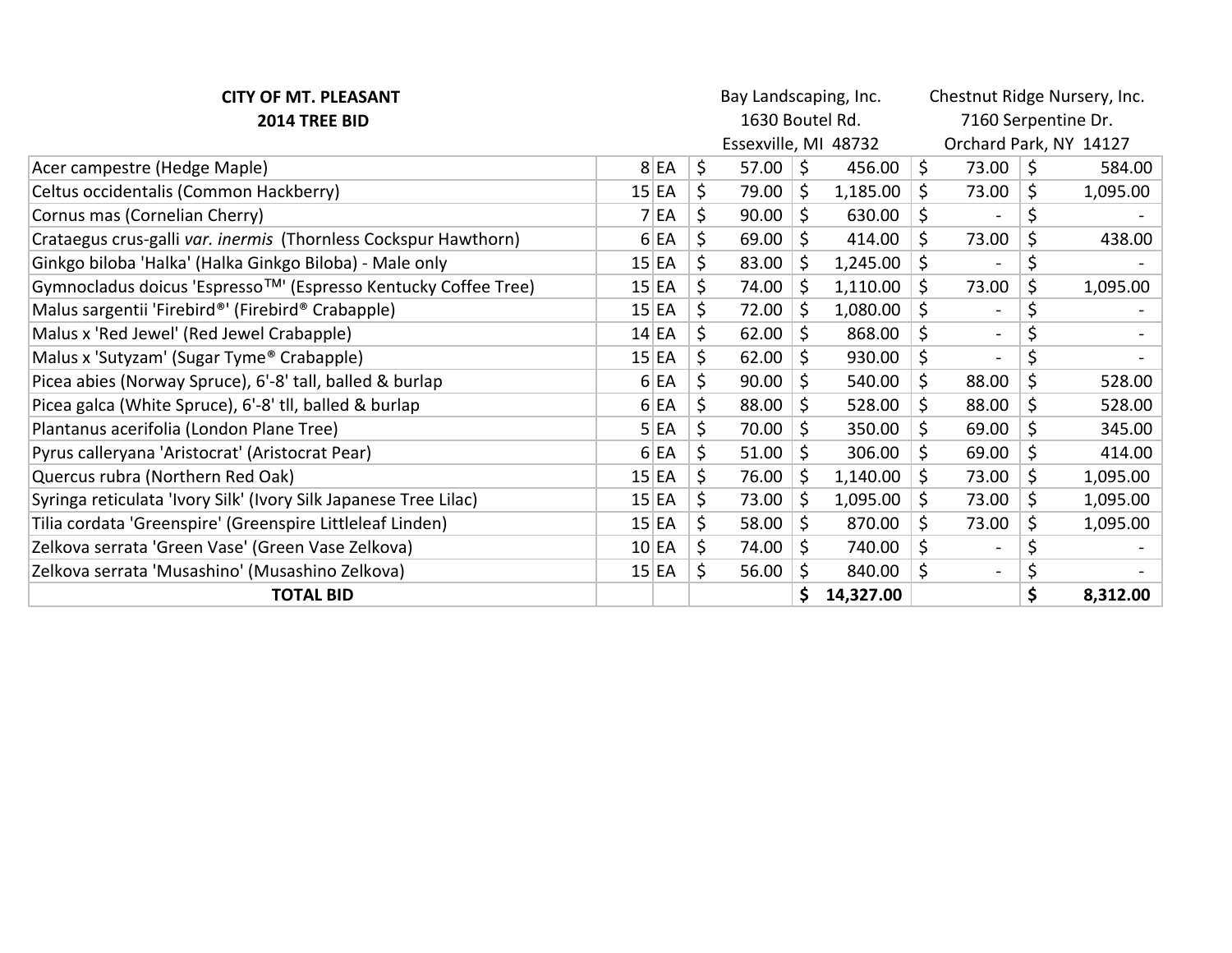|                                                                  |       | Horrocks Nursery Farm |                 |    |                          |                        | Schaeffer's Christmas Tree Farm |    |          |  |
|------------------------------------------------------------------|-------|-----------------------|-----------------|----|--------------------------|------------------------|---------------------------------|----|----------|--|
|                                                                  |       |                       | 3355 Dildine    |    |                          |                        | 552 S. Whiteville Rd.           |    |          |  |
|                                                                  |       |                       | Ionia, MI 48846 |    |                          | Mt. Pleasant, MI 48858 |                                 |    |          |  |
| Acer campestre (Hedge Maple)                                     | 8 EA  | \$                    |                 |    | $\overline{\phantom{a}}$ | \$                     |                                 |    |          |  |
| Celtus occidentalis (Common Hackberry)                           | 15 EA | \$                    |                 | \$ |                          | \$                     |                                 | \$ |          |  |
| Cornus mas (Cornelian Cherry)                                    | 7 EA  | \$                    | 65.00           | \$ | 455.00                   | \$                     |                                 |    |          |  |
| Crataegus crus-galli var. inermis (Thornless Cockspur Hawthorn)  | 6 EA  | \$                    |                 |    |                          |                        | $\sim$                          |    |          |  |
| Ginkgo biloba 'Halka' (Halka Ginkgo Biloba) - Male only          | 15 EA | \$                    |                 |    |                          |                        |                                 |    |          |  |
| Gymnocladus doicus 'Espresso™' (Espresso Kentucky Coffee Tree)   | 15 EA | \$                    | $\blacksquare$  |    | $\overline{\phantom{a}}$ |                        | $\sim$                          |    |          |  |
| Malus sargentii 'Firebird®' (Firebird® Crabapple)                | 15 EA | \$                    | 75.00           | Ŝ. | 1,125.00                 | \$                     | $\sim$                          | \$ |          |  |
| Malus x 'Red Jewel' (Red Jewel Crabapple)                        | 14 EA | Ś                     | 75.00           | \$ | 1,050.00                 | \$                     |                                 |    |          |  |
| Malus x 'Sutyzam' (Sugar Tyme® Crabapple)                        | 15 EA | \$                    |                 |    |                          |                        |                                 |    |          |  |
| Picea abies (Norway Spruce), 6'-8' tall, balled & burlap         | 6 EA  | \$                    | 90.00           | \$ | 540.00                   | \$                     | 205.00                          | \$ | 1,230.00 |  |
| Picea galca (White Spruce), 6'-8' tll, balled & burlap           | 6 EA  | \$                    | 90.00           | \$ | 540.00                   | \$                     | 205.00                          | \$ | 1,230.00 |  |
| Plantanus acerifolia (London Plane Tree)                         | 5 EA  |                       | 75.00           | Ś. | 375.00                   | \$                     |                                 | \$ |          |  |
| Pyrus calleryana 'Aristocrat' (Aristocrat Pear)                  | 6 EA  | \$                    | 75.00           | \$ | 450.00                   | \$                     |                                 |    |          |  |
| Quercus rubra (Northern Red Oak)                                 | 15 EA | \$                    | 75.00           | S  | 1,125.00                 | \$                     |                                 |    |          |  |
| Syringa reticulata 'Ivory Silk' (Ivory Silk Japanese Tree Lilac) | 15 EA | \$                    | 75.00           |    | 1,125.00                 | \$                     |                                 |    |          |  |
| Tilia cordata 'Greenspire' (Greenspire Littleleaf Linden)        | 15 EA | \$                    | 75.00           | \$ | 1,125.00                 | \$                     | $\overline{\phantom{0}}$        |    |          |  |
| Zelkova serrata 'Green Vase' (Green Vase Zelkova)                | 10 EA | \$                    | 75.00           | Ŝ  | 750.00                   | \$                     | $\sim$                          | \$ |          |  |
| Zelkova serrata 'Musashino' (Musashino Zelkova)                  | 15 EA | \$                    | 75.00           | \$ | 1,125.00                 | \$                     |                                 |    |          |  |
| <b>TOTAL BID</b>                                                 |       |                       |                 |    | 9,785.00                 |                        |                                 |    | 2,460.00 |  |